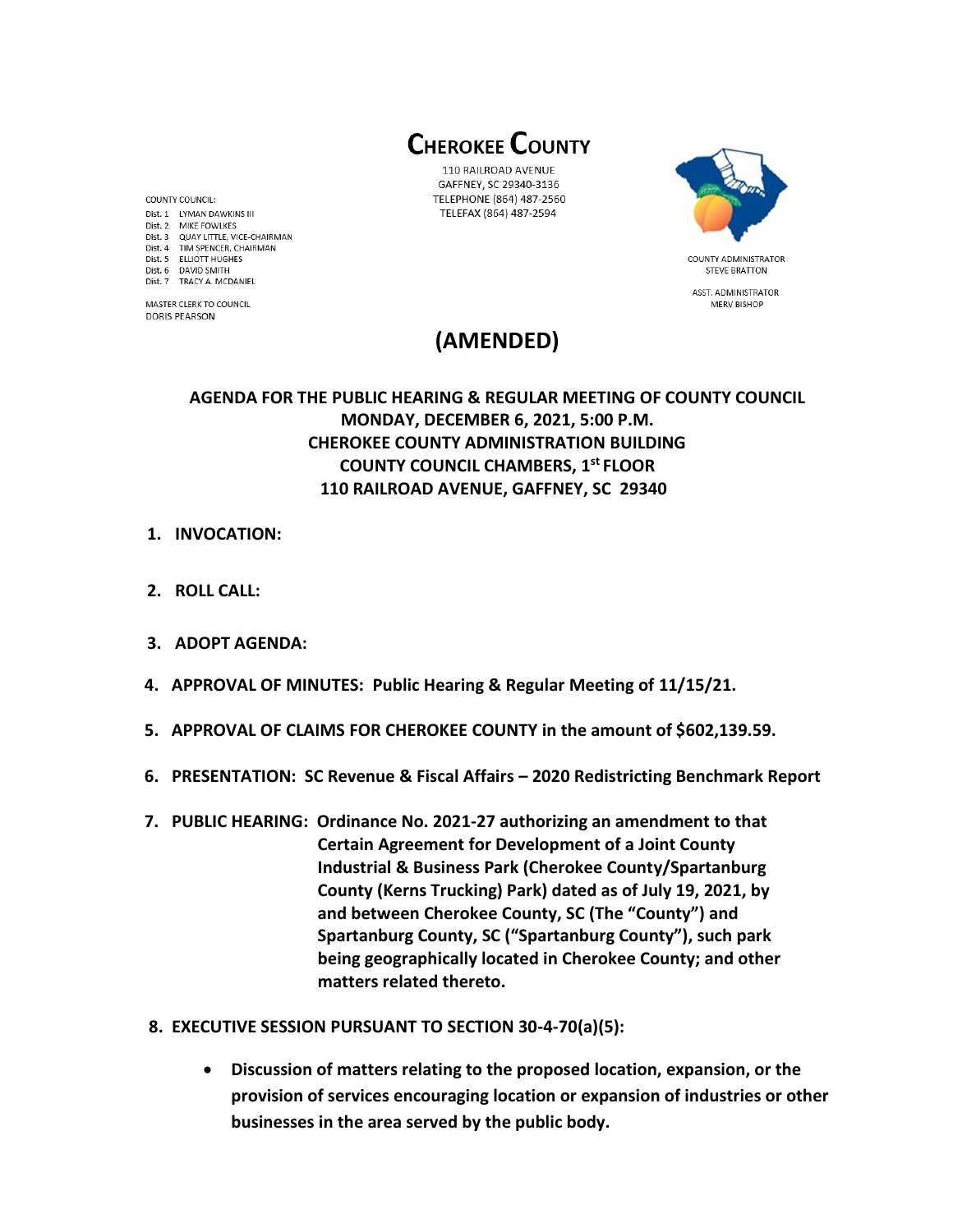### **PAGE 2 – AMENDED AGENDA FOR THE PH & REGULAR MEETING, 12/6/21**

#### **09. ACTION TAKEN FROM EXECUTIVE SESSION:**

**10. RESOLUTION: No. 2021-13 authorizing, under certain conditions, the execution & delivery by Cherokee County, South Carolina, of a Fee in Lieu of Tax Agreement with Project Herbie with respect to a project in the county whereby the Project would be subject to payment of Certain Fees in Lieu of Taxes, and whereby Project Herbie would be provided certain credits against fee payment in reimbursement of investment in qualified infrastructure; and providing for related matters.**

#### **11. ACTION ITEM:**

- **Approval of 2022 Cherokee County Council Scheduled Meeting Dates**
- **Removal of Joseph Road from County Road System**
- **Removal of a portion of Walter Road from County Road System**

### **12. ORDINANCES:**

- **3rd Reading of Ordinance No. 2021-27 authorizing an Amendment to that Certain Agreement for Development of a Joint County Industrial & Business Park (Cherokee County/Spartanburg County (Kerns Trucking Park) dated as of July 19, 2021, by and between Cherokee County, SC (The "County") and Spartanburg County, SC, ("Spartanburg County"), such park being geographically located in Cherokee County; and other matters related thereto.**
- **2nd Reading of Ordinance No. 2021-28 to amend Chapter 17, Article II of the Cherokee County Code of Ordinances – Uniform Road Naming and Property Numbering System.**
- **2nd Reading of Ordinance No. 2021-29 authorizing, pursuant to Title 4, Chapter 12, SC Code of Laws, 1976, as amended, the reconveyance of assets by Cherokee County to Freightliner Custom Chassis Corporation pursuant to that certain Lease Purchase Agreement between Cherokee County and Freightliner Custom Chassis Corporation; and matters relating thereto.**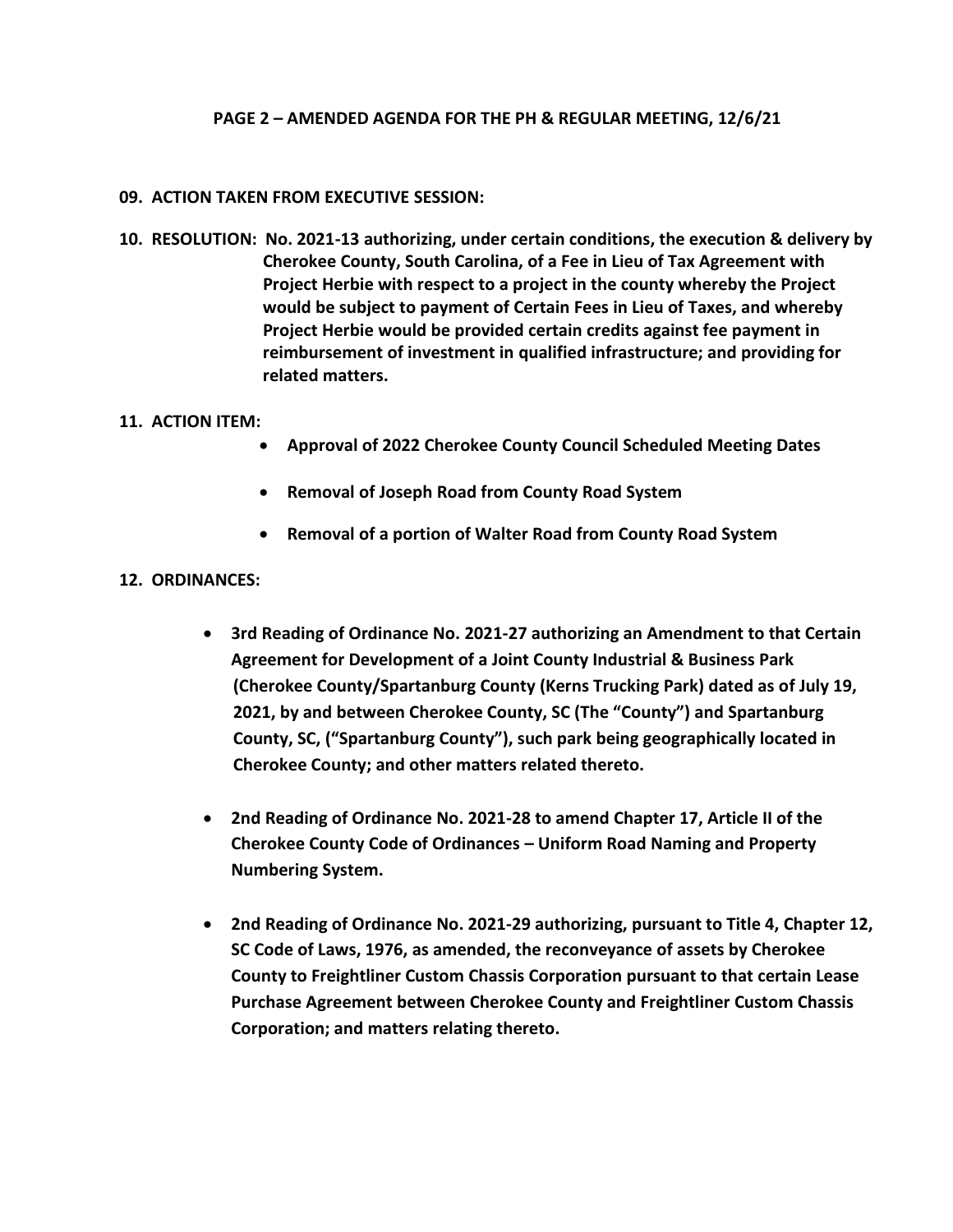## **PAGE 3 – AMENDED AGENDA FOR THE PH & REGULAR MEETING, 12/6/21**

#### **12. ORDINANCES CONTINUED:**

- **1 st Reading of Ordinance No. 2021-30 to amend the Agreement for Development for Joint County Industrial Park by & between Spartanburg County and Cherokee County, SC, so as to include additional property in Spartanburg County as part of the Joint County industrial Park, and other matters relating thereto. (AGA Tag Solar II, LLC; RG Frontage, LLC; JSD Flatwood PV-1, LLC; The Cubes at Fort Prince, LLC; Fort Prince Logistics, LLC; SC Global Logistics, LLC.)**
- **1 st Reading of Ordinance No. 2021-31 to amend the Agreement for Development for Joint County Industrial Park by & between Spartanburg County & Cherokee County, SC, so as to include additional property in Spartanburg County as part of the Joint County Industrial Park, and other matters relating thereto. (Eastgroup Properties, LP; SCP Acquisitions, LLC; Big Acquisitions, LLC; ILJIN American Corporation; Greer South Carolina Becknell Onvestors, LLC; Walmart Stores East, LP.)**
- **1 st Reading of Ordinance No. 2021-32 authorizing (a) the execution & delivery of a Fee in Lieu of Tax Agreement by & between Cherokee County, SC ("County"), and Project Herbie with respect to certain Economic Development Property in the County, whereby such property will be subject to certain payments in Lieu of Taxes, including the provision of Certain Special Source Credits; (b) the County to create a Multi-County Industrial/Business Park with Spartanburg County, SC, and designate the property to be owned by Project Herbie as Multi-County Park Property; and (3) other related matters.**
- **1 st Reading of Ordinance No. 2021-33 authorizing the execution & delivery of a Fee in Lieu of Tax Agreement by & between Cherokee County, SC and (Project Alpha1) with respect to Certain Economic Development Property in the County, whereby such property will be subject to certain special source credits; and other matters related thereto.**

### **13. BID OPENING: Cherokee County Splash Pad RFP 2022-06**

#### **14. ATTORNEY JOE MATHIS:**